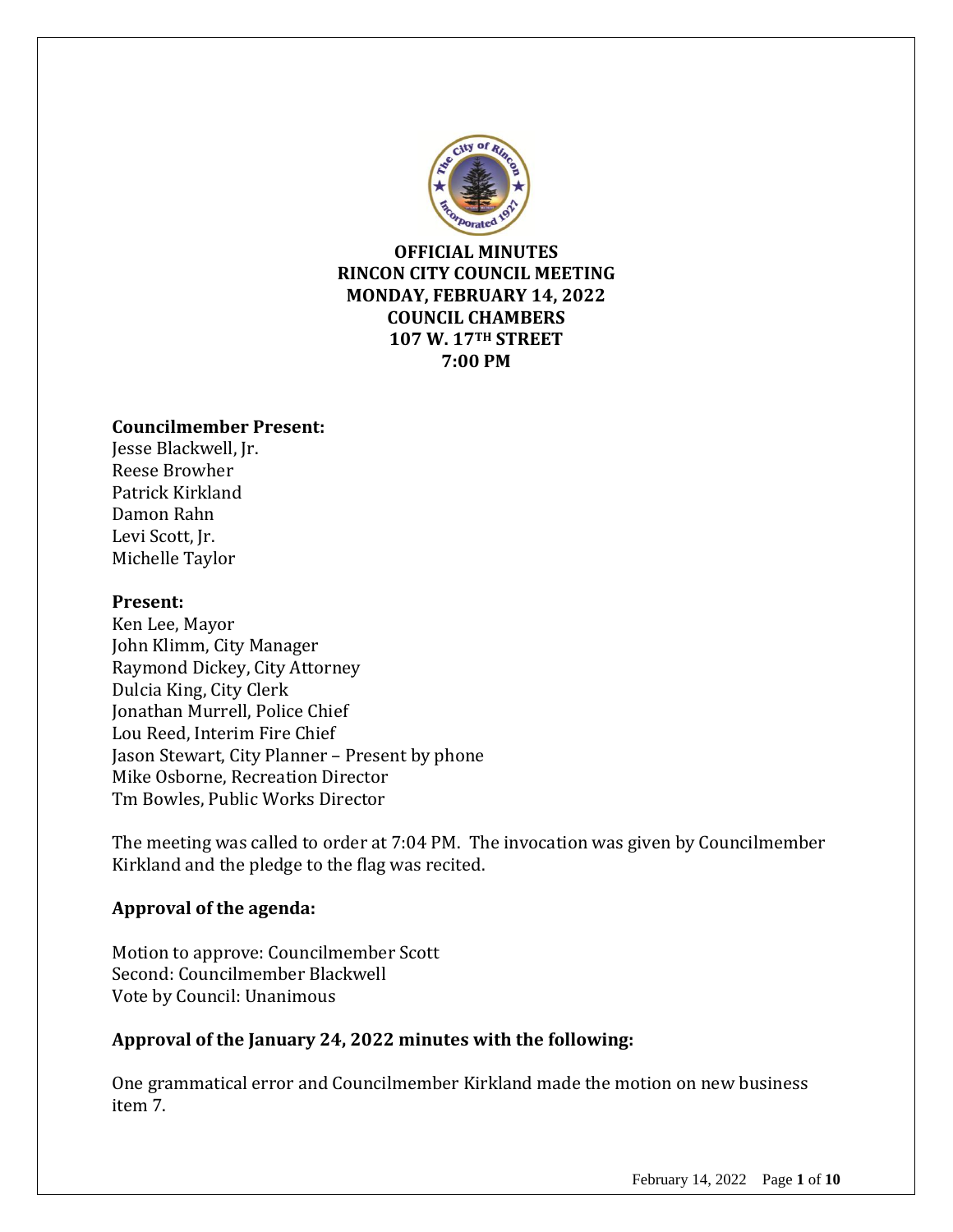Motion to approve: Councilmember Browher Second: Councilmember Scott Vote by Council: 5 yes votes, Councilmember Kirkland abstained

## **Public Hearing:**

*Turn meeting over to public hearing officer, Raymond Dickey:*

Open public hearing: 7:05 PM

**Public Hearing on a petition filed by Donut Development, LLC requesting a Zoning Map Amendment for a 1.057 acre parcel located on Twelfth Street, Lot 3 to amend the zoning from OC (Office Commercial) to GC (General Commercial); the parcel is owned by Donut Development, LLC. (Map and Parcel # R2780003)**

Attorney Dickey asked Mr. Stewart was the property marked, advertisement placed in the legal organ and nearby property owners notified, yes.

Close public hearing: 7:10 PM

*Turn the meeting back over to Mayor Lee.*

**Vote on the first reading of a petition filed by Donut Development, LLC requesting a Zoning Map Amendment for a 1.057 acre parcel located on Twelfth Street, Lot 3 to amend the zoning from OC (office Commercial) to GC (General Commercial); the parcel is owned by Donut Development, LLC. (Map and Parcel # R2780003)**

The owner has three ten year leases. One is for T-Mobile and it is considered a retail business that does not fall under the current zoning. The Planning and Zoning Board did recommend approval.

Motion to approve: Councilmember Scott Second: Councilmember Kirkland Vote by Council: Unanimous

#### **Old Business:**

**1. Vote on the second reading of a petition filed by Chiragkumar Patel requesting a Zoning Map Amendment for a 4.46 acre parcel located at 0 Fort Howard Road to amend the zoning from R1 to GC (General Commercial); the property is owned by Kenneth P Rule. (Map and Parcel # 04750061A00) (Tabled at the 1/24/2022 meeting)**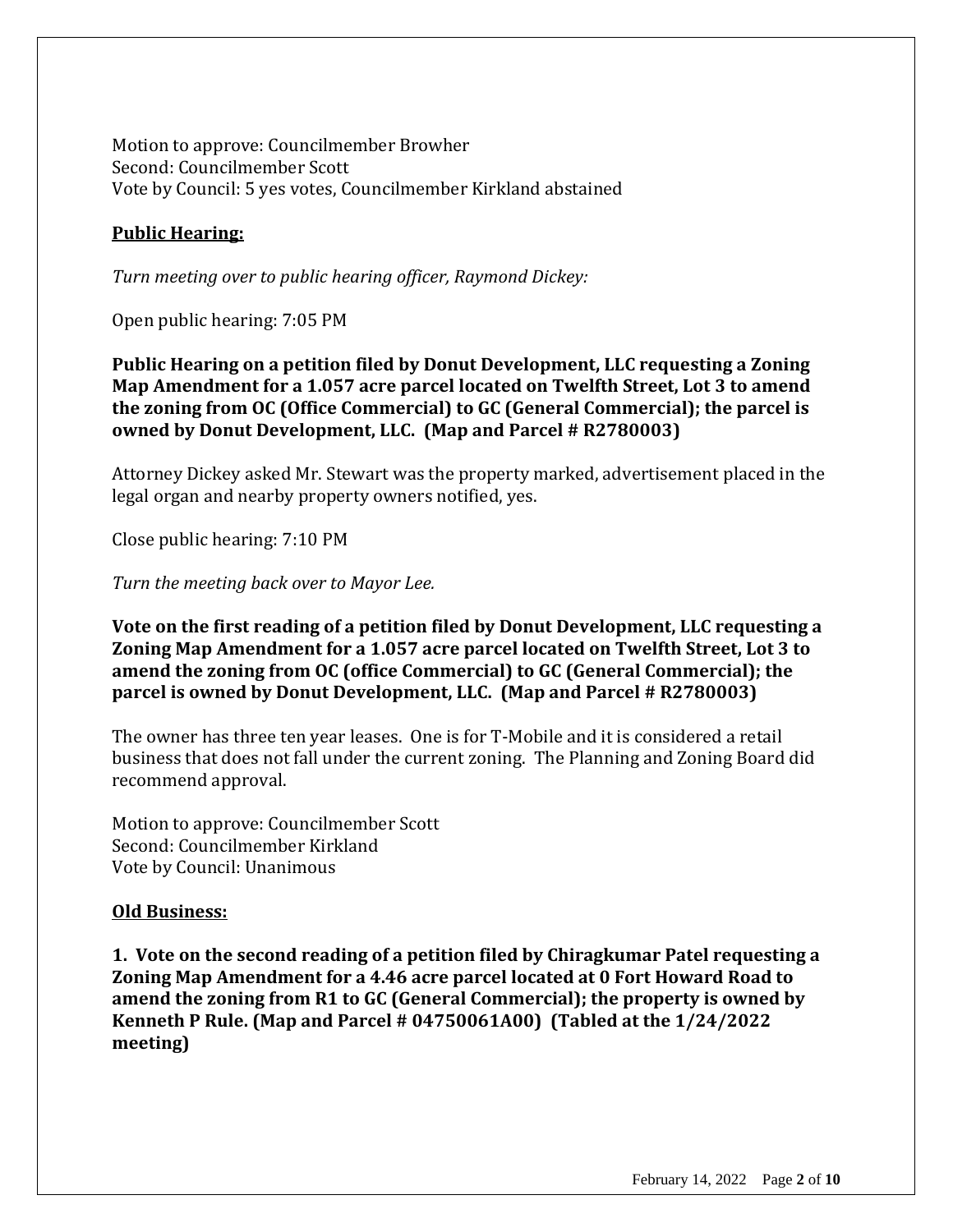Motion to remove from the table: Councilmember Scott Second: Councilmember Browher Vote by Council: 5 yes votes Councilmember Kirkland abstained

Mayor Lee said they had talked about a development agreement in the workshop and that it seemed like an appropriate action, something they can easily do. Mr. Stewart said that he had talked to Charles Way and he is fine with that. A motion was made to approve on the condition of a development agreement between the petitioner and the City.

Motion to approve: Councilmember Rahn Second: Councilmember Scott

Dianna Williams, 1494 Fort Howard Road said she has seen the Overlay Plan and wanted to know how far up Old Augusta Road would the Overlay Plan exist because this will greatly impact residents of the community. It clearly states in the Overlay Plan that this is not allowed. Mr. Stewart said the Overlay does not affect Old Augusta Road. She wanted to know when the development agreement would be approved. She will be added to the list of residents that receive an agenda.

Vote by Council: 5 yes votes, Councilmember Kirkland abstained

## **2. Griffin Contracting request approval of pay request # 3 in the amount of \$81,234.81 for the 2021 Rincon TSPLOST – Middleground Road. LI #320.4100.549104 (Tabled at the 1/24/2022 meeting)**

Motion to remove from the table: Councilmember Scott Second: Councilmember Blackwell Vote by Council: Unanimous

Mr. Klimm said there were some questions at the retreat and asked Council to table this again. A motion was made to table until the next meeting on February 28th.

Motion to table: Councilmember Kirkland Second: Councilmember Taylor Vote by Council: Unanimous

**3. Second reading for proposed amendments to the City of Rincon Ordinances Sections 78-7 Traffic and 18-52 Home Occupations and Home Business Offices to amend said ordinances related to the keeping and storing of tractors, trailers, and heavy duty vehicles for personal or business use within residentially zoned property within the City. (Tabled at the 12/20/2021 meeting)**

Motion to remove from the table: Councilmember Scott Second: Councilmember Rahn Vote by Council: Unanimous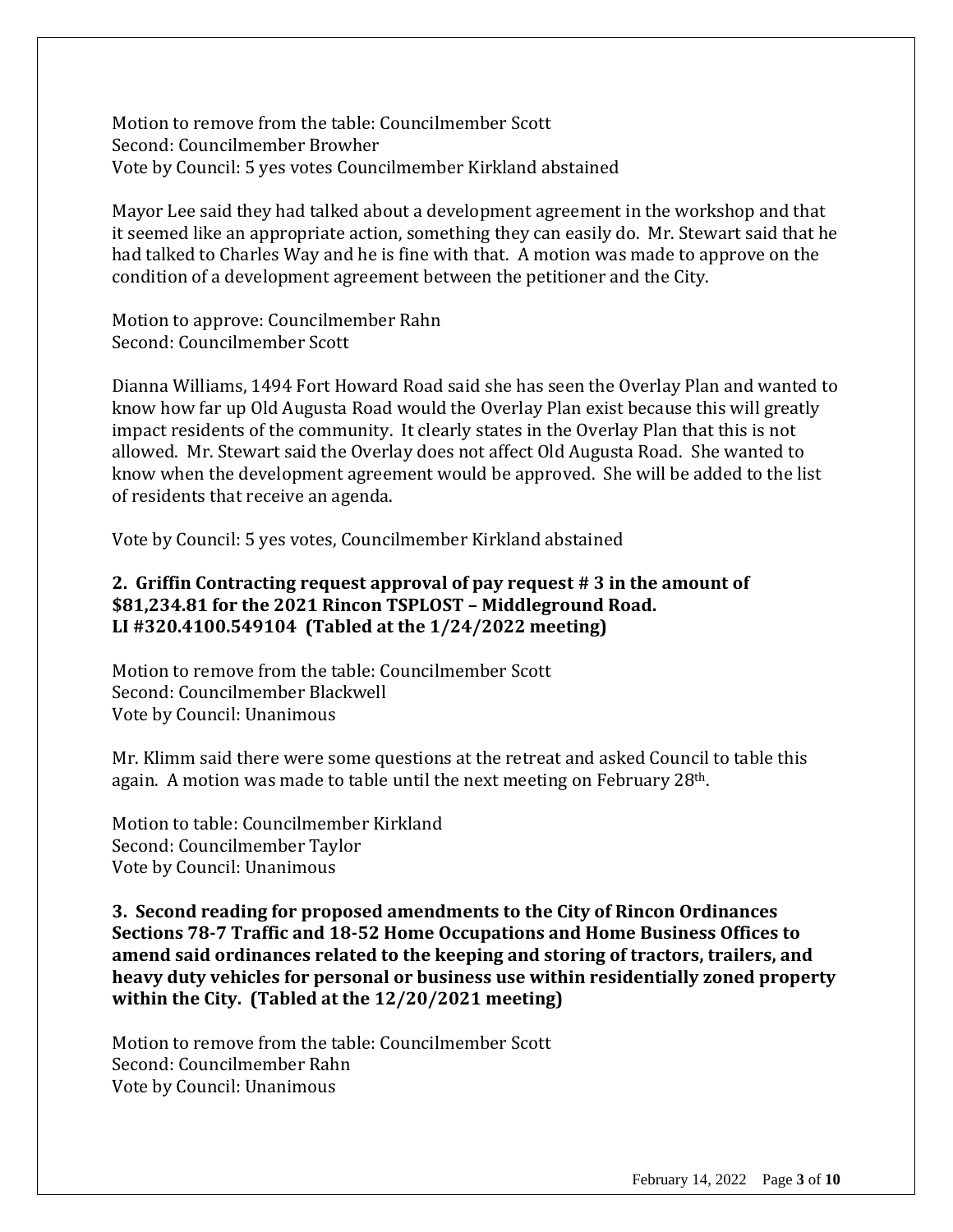Mayor Lee said this has been going on for some time, Council has had several meetings. There was a public meeting two weeks ago and a lot of good information was presented. Council feels like we still need to move forward in some fashion to address the issue but there were some valid points brought up. What we would like to do tonight is table this again, because what we would like to do now based, on the information we received at the public meeting is have a smaller group that might address the other options that we would like to consider in regards to this ordinance. We don't want to vote on this ordinance as it is, we feel like there is another option that we can continue to work on to make it better for everyone concerned. Mr. Klimm said he appreciates the folks that came to the meeting and passed their comments on. What is being discussed now is how we legitimately address community issues going forward without killing someone's livelihood. Mr. Klimm said this Mayor and Council have done nothing to hurt you, they had an issue that was raised a year ago, and Council wants to address those issues without hurting anyone.

Michael Edwards, 136 Ridgewood Avenue, wants to know how he can help Council. He would like to be a part of the smaller group.

Garrett Carr, 203 Savannah Avenue said she appreciates the changes that were made to the original document. Her husband does not own his own truck, he is an operator. She thinks this is something that needs to be brought up considering on the changed document it says that the owner of the tractor must be the owner of the property or tenant must lease the entire property. That would imply that only owner/operators would benefit from this. Not all of us are owner/operators and she would not want to be excluded based on that. Councilmember Kirkland said from his perspective the intent is we don't have trucks taking up more parking spots. We are trying to make sure we are doing the best for the city and the streets. Councilmember Rahn said if you are working for a business it seems the business would want to provide for you since you are taking it away from them having to store it somewhere.

Councilmember Scott said the original ordinance was based on people that had proper places to put those trucks. His concern is protecting those that have had these businesses and had proper places to put them without interfering with their neighbors. He is not for having a subdivision or any area where anybody can put a truck. We are not going to open an ordinance that says you can go buy a truck and park it in your driveway. That is his thought. He is trying to support those that own their trucks. If someone works for a company, the company should have ample parking for their trucks. He is not going to approve an ordinance that says you can park a truck in your driveway. Those who have ample parking he will keep fighting for.

Michael Mydell, 111 Howard Avenue said his daddy has been driving truck all his life. This will shut his neighborhood down because they originated from that.

No action taken.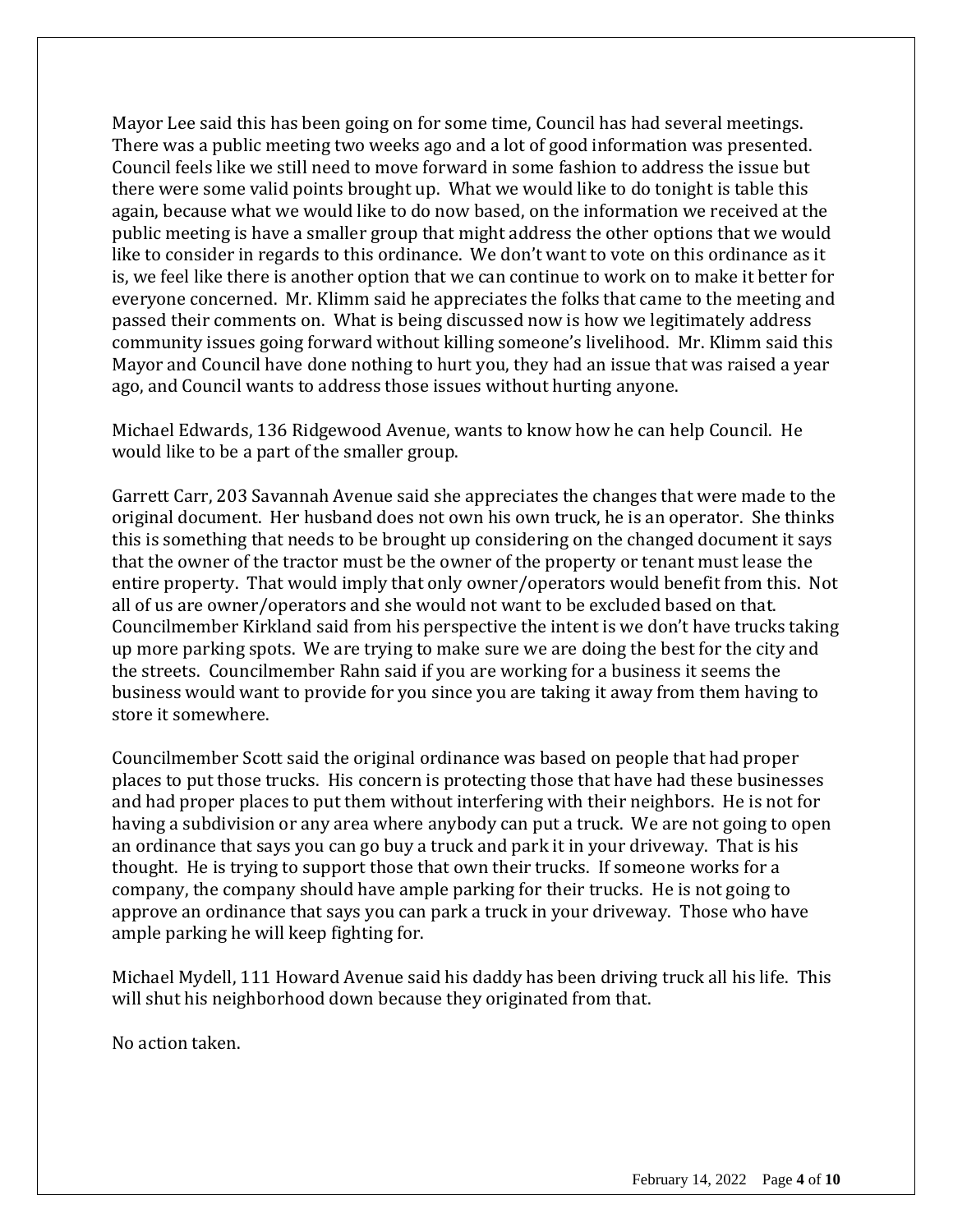## **4. Consideration to accept transfer of sanitation services agreement from Waste Pro of South Carolina, Inc. to Capital Waste Services, LLC.**

Mr. Klimm said he has had numerous conversations with Waste Pro and the buyers asked for this to be postponed.

Motion to table: Councilmember Kirkland Second: Councilmember Blackwell Vote by Council: Unanimous

#### **New Business:**

**1. Vote on a request filed by Sampson and Janever Mainor for approval of a Recombination of a 0.41 acre parcel located at 317 Middleground Road, with 0.514 acres being split from a 1.58 acre parcel located at 315 Middleground Road. Making the 0.41 acre parcel 0.924 acres that is owned by Sampson and Janever Mainor and the parcel that is 1.58 acres will be 1.071 acres that is owned by Sampson Manior Sr. (Map and Parcel # R2030005D00 & R2030005)**

Mrs. Mainor said they want to take acreage from the Sampson Senior lot and add to the front of the 317 Middleground Road property. This will make the lot larger and there will be frontage. The Planning and Zoning Board recommended approval.

Motion to approve: Councilmember Browher Second: Councilmember Scott Vote by Council: Unanimous

## **2. Request approval of the annual maintenance contract with Utility Service Co. Inc. for Well #5. LI #505.4440.521200**

Mr. Bowles said this is for the well pump maintenance. This pump has an annual maintenance contract because the well had a problem with sucking sand. They had to drop it down another 150 feet, and then put a filter system in there. So this contract maintains the filter system and pump. A motion was made to approve the annual maintenance contract in the amount of \$6,745.00.

Motion to approve: Councilmember Kirkland Second: Councilmember Blackwell Vote by Council: Unanimous

## **3. Request approval of water tank maintenance on the Lisa Street Tank and Well #5 Tank. LI #505.4440.522200**

Mr. Bowles said this is the tank maintenance that is required by EPD. They will drain the tank, one tank at a time and put the SCADA system in pressure mode so city wide pressure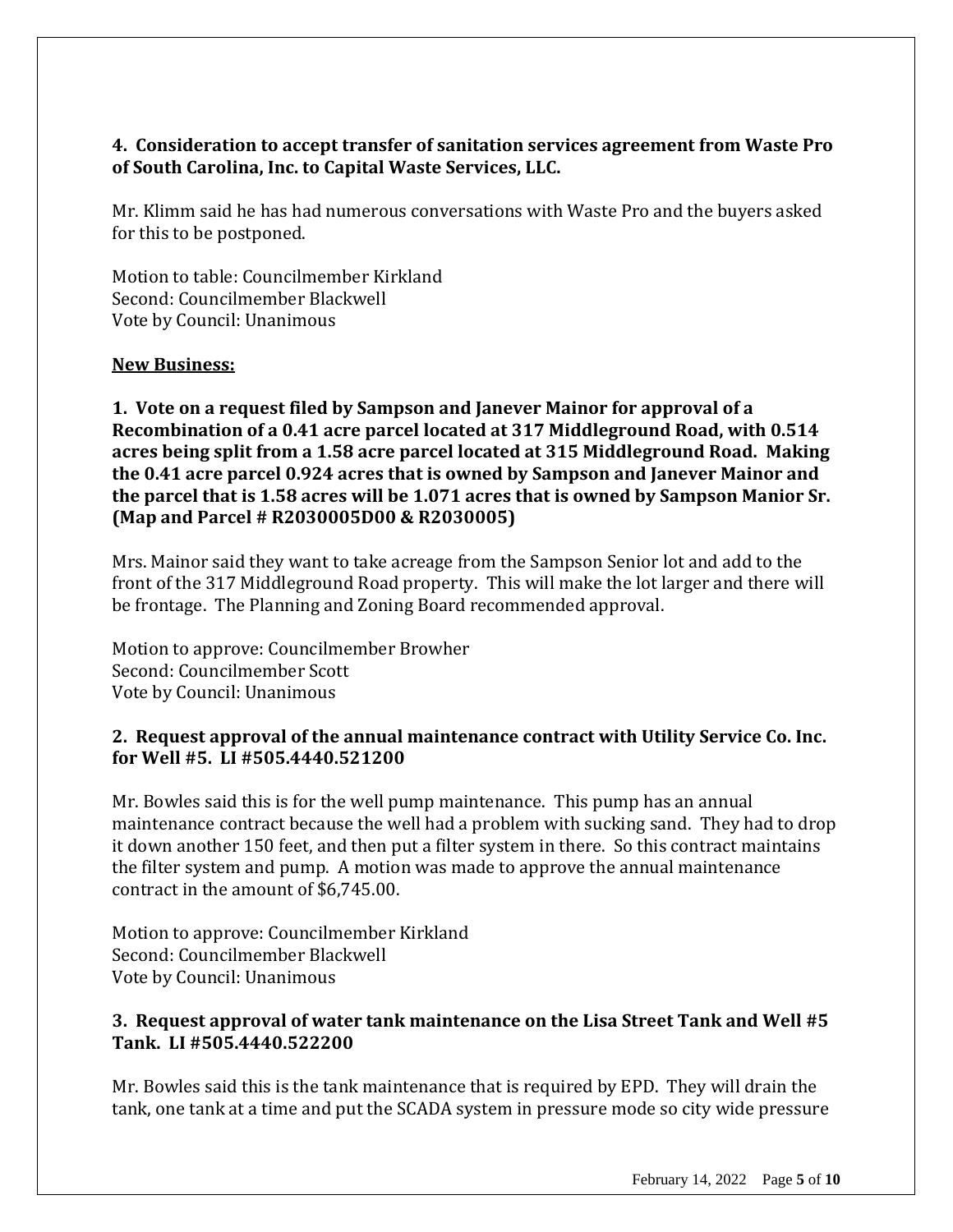will be maintained. A motion was made to approve the contract with Utility Services Co. in the amount of \$5,000.00.

Motion to approve: Councilmember Scott Second: Councilmember Blackwell Vote by Council: Unanimous

## **4. Request approval to purchase 30 grinder pumps from Grainger in the amount of \$27,158.40. LI #506.4325.542107**

Mr. Bowles said this is the usual request to purchase inventory of grinder pumps.

Motion to approve: Councilmember Scott Second: Councilmember Blackwell Vote by Council: Unanimous

## **5. Request approval to purchase a replacement pump for the Pine Manor Lift Station from Pro Pump Solutions, Inc in the amount of \$8,156.50. LI #320.4325.541401**

Mr. Bowles said this is for the replacement of one of the worn out pumps. Councilmember Blackwell asked how long has this one has been in service, Mr. Bowles said six years.

Motion to approve: Councilmember Scott Second: Councilmember Taylor Vote by Council: Unanimous

## **6. Request approval to purchase Baseball/Softball equipment from Thompson's Sport Shop in the amount of \$23,813.00.**

Mike Osborne said that they really are in need of all of this gear.

Motion to approve: Councilmember Kirkland Second: Councilmember Blackwell Vote by Council: Unanimous

#### **7. Request approval to purchase backstop padding from The Windscreen Factory in the amount of \$24,970.00.**

Mr. Osborne said this is on the newer side of park, fields 5, 6, 7 and 8. It has been right at seven years and the padding has rips and in some places it is dry rot.

Motion to approve: Councilmember Browher Second: Councilmember Rahn Vote by Council: Unanimous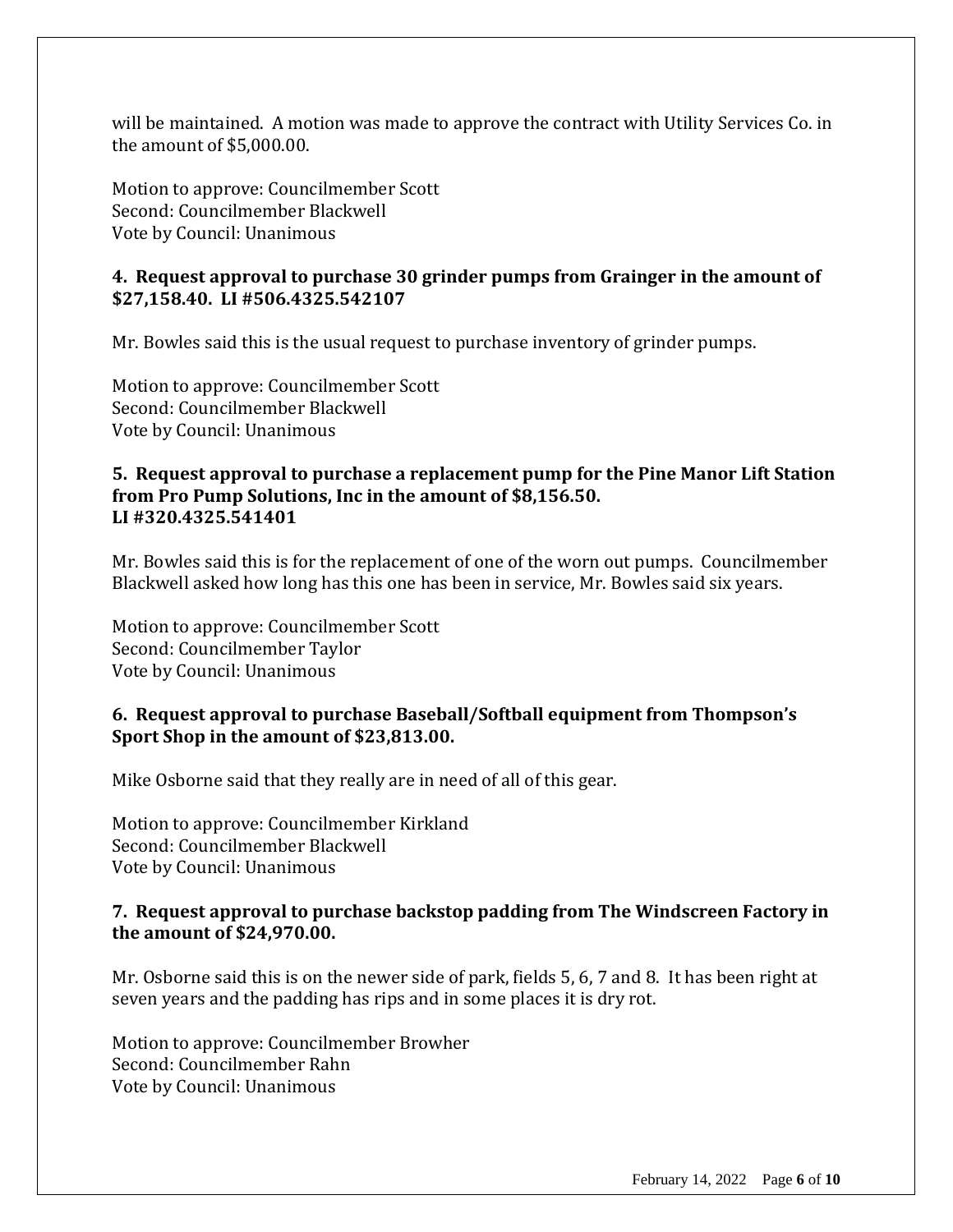## **8. Request approval to contract with All American Petting Zoo and Pig Races in the amount of \$20,500.00 for the Rincon Spring Fair.**

Mr. Osborne said the Spring Fair is coming up. He would like to have it on April 8 -17. Councilmember Browher asked about rides. Mr. Osborne said we will have a new vendor, Modern Midway, and they will have more rides.

Motion to approve: Councilmember Scott Second: Councilmember Kirkland Vote by Council: Unanimous

## **9. Request approval to contract with the Fearless Flores for the Rincon Spring Fair.**

Mr. Osborne said it is cheaper without getting them a hotel, so the cost will be \$9,900.00.

Motion to approve: Councilmember Scott Second: Councilmember Blackwell

Councilmember Browher asked what Fearless Flores was; Mr. Osborne said they do stunts on motorcycles.

Vote by Council: Unanimous

## **10. Request approval to Purchase a 2021 Ford F-150 from Brannen Motor Company in the amount of \$33,400.00. LI #100.3200.541107**

Chief Murrell said this is a CID vehicle and will be paid out of condemned funds account.

Motion to approve: Councilmember Taylor Second: Councilmember Kirkland Vote by Council: Unanimous

## **11. Request the approval to contract with Blue Line Solutions to install Automated Speed Enforcement Technology (ASET) in the Rincon Elementary school zone on Fort Howard Road and the Rincon Learning Center school zone on North Columbia Avenue.**

Ryan Moore with Blue Line Solutions was on the phone. Chief Murrell said last year this was presented to Council, it was approved but contingent upon the contract. Attorney Dickey has reworked the contract, sent it to Blue Line for them to review, we received it back and we are ready to move forward. Citations will be issued an hour before school and one hour after school ends at the reduced limit and all throughout the day at the regular speed limit, drivers will be ticketed at 11 miles over. Councilmember Kirkland asked do we have the capabilities to change once it is in place, Mr. Moore said you can change it. Councilmember Browher asked if this was a year contract, Attorney Dickey said the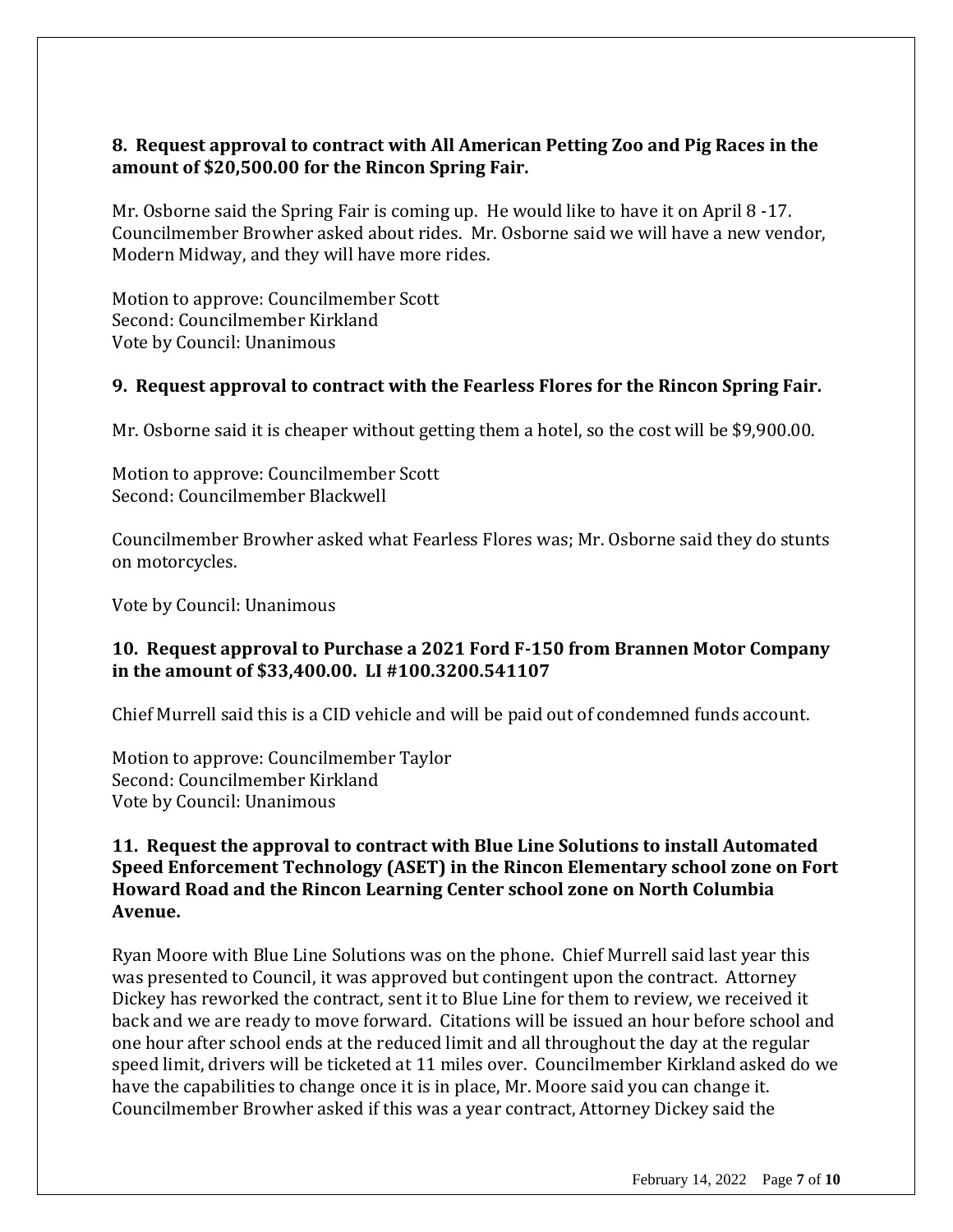contract is set for three years, you can terminate but you will owe money for equipment. Councilmember Browher asked why there was no radar sign on Highway 119, Mr. Moore said that is offered for free. It could be a problem with backlog.

Motion to approve: Councilmember Taylor Second: Councilmember Rahn

This should be up by next school year. Councilmember Kirkland asked can we modify the warning period; instead of 30 days can we do 60 days, yes. Councilmember Scott said he thinks 30 days is enough time. Councilmember Rahn asked about real time data of the tags, Mr. Moore said if a car comes through and it robbed a gas station Kingsland, Georgia in real time it will let you guys know. Chief Murrell said given the fact that the original department put it in the GBI system. Councilmember Rahn asked did they sell data, Mr. Moore said they do not. The data is stored at NCIC. There was discussion about tractor trailers. The trailer blocks the tag on the truck and the tag on the trailer is not attached to the driver. Councilmember Browher asked has there been any lawsuits challenging whether this is constitutional, targeting one group of motorist and not another, Mr. Moore said no. Councilmember Browher said we need to have a policy in place for City vehicles getting these tickets, employees need to be educated.

Vote by Council: 5 yes votes Councilmember Browher voted no

# **12. Request approval to surplus vehicles from the Fire Department.**

Interim Chief Reed said they would like to surplus five Crown Victorias and a 1989 tanker and send them to Lane Brothers Auction on March 19. Also the trucks for surplus, to be put on websites, such as Municibid, will be Engine 10, a 2006 pumper; Engine 11, a 2002 Ferrara; and rescue 4, a 2006 Kenworth. These can be put on Municibid or any other government site with most of the equipment still on them. Municibid will get their money up front. Councilmember Blackwell asked about the percentage, Chief Reed said most of these have a buyer's premium. Some other items are old turn out gear that is over ten years old and needs to be destroyed, there are 40 sets that cannot be used; light bars and cages that came off of cars, VHF cameras, there is a lot of metal that can go. A motion was made to surplus vehicles and equipment.

Motion to approve: Councilmember Scott Second: Councilmember Rahn Vote by Council: Unanimous

## **13. Request approval of a resolution requesting the Georgia Legislature to create one or more Community Improvement Districts within the City of Rincon.**

Attorney Dickey said this has been sent to the legislator and an advertisement set to run in Wednesday's newspaper.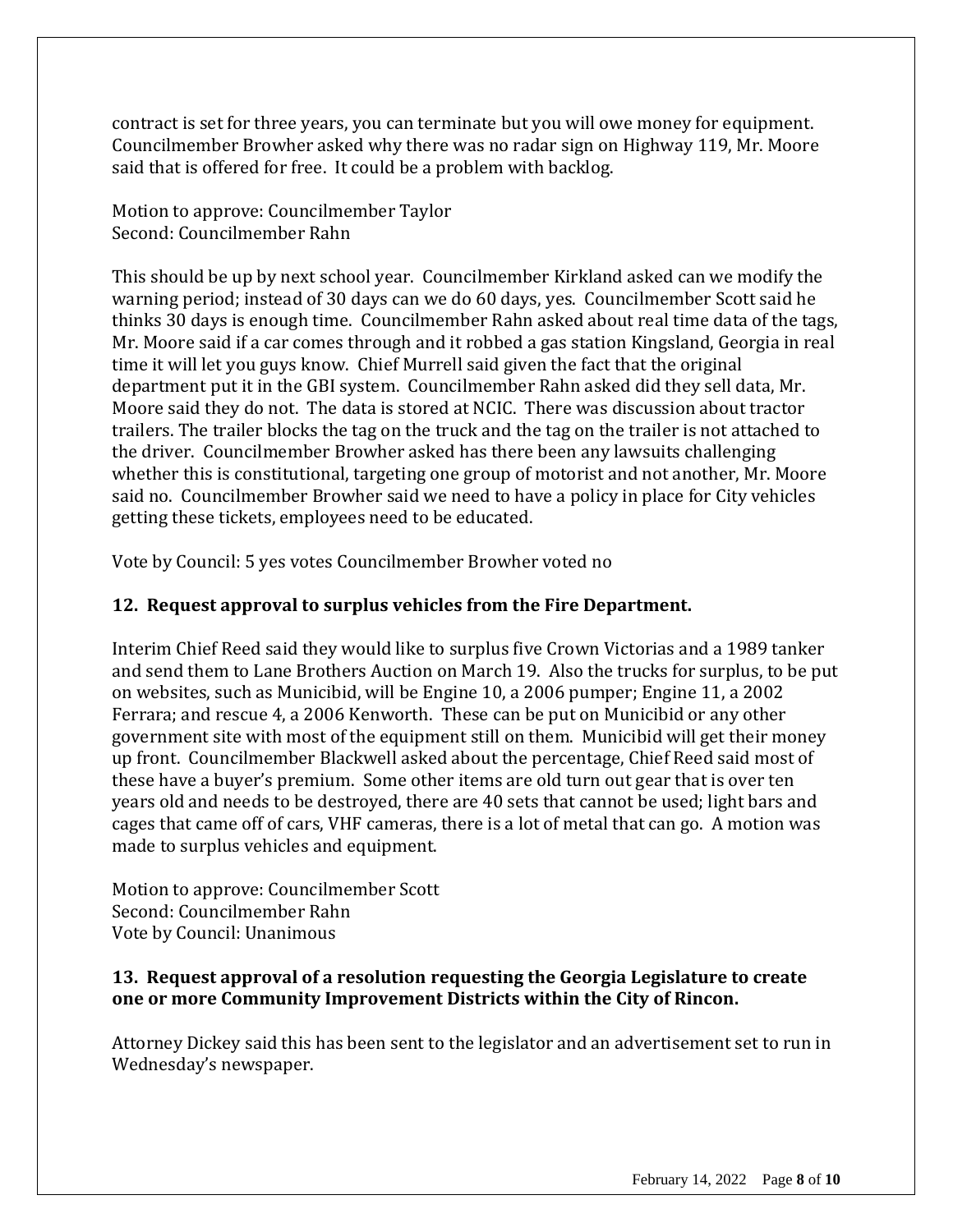Motion to approve: Councilmember Rahn Second: Councilmember Browher

Attorney Dickey said just for the record Representative Hitchens is presenting this.

Vote by Council: Unanimous

## **14. Administrative Reports:**

**City Manager** – Mr. Klimm said he is requesting a zoning workshop next Monday; the Beautification Committee met and they will start meeting monthly. Councilmember Taylor said they will get together to set priorities; Mr. Klimm thanked Council for the Retreat it was very productive.

**Chief of Police** – Chief Murrell said they have two applicants that they are excited about; they held a press conference today because of the 20<sup>th</sup> anniversary of the Allyson Romney disappearance, it will be airing on the February 28.

**Fire Department** – Interim Chief Reed said they have interviewed and have sent three of four applicants for physicals and drug screening. They still have one vacancy left.

**Building/Zoning Dept.** – Councilmember Browher asked about the Gate Convenience Store, he said there needs to be a right in and right out on Fort Howard Road. It is an extremely dangerous intersection and asked are they getting close to starting their project. Mr. Stewart said they still need to come back to the City with site plan approval. They have submitted a concept. Councilmember Browher said he imagines there are a lot of accidents there.

**Recreation Dept.** – Mr. Osborne thanked Council; basketball tournaments started tonight; baseball/softball practice started tonight. Councilmember Kirkland asked about the ice skating, Mr. Osborne said he is still in contact with the vendor; also he has checked on the play ground equipment at the old elementary school and he will meet with Yancy Ford.

**Water/Sewer/Public Works** – Mr. Bowles said Middleground Road is back open while they wait for the rock; the street light on Highway 21 near 9<sup>th</sup> Street is out and he requested a repair from Georgia Power. Councilmember Browher asked about the old water tower, Mr. Bowles said it is getting in pretty bad shape you will either have to restore it or get rid of it for safety reasons.

**Mayor and Council** – Councilmember Scott said as far as the truck ordinance once you open up something like that, people will move to Rincon because they can park their trucks here.